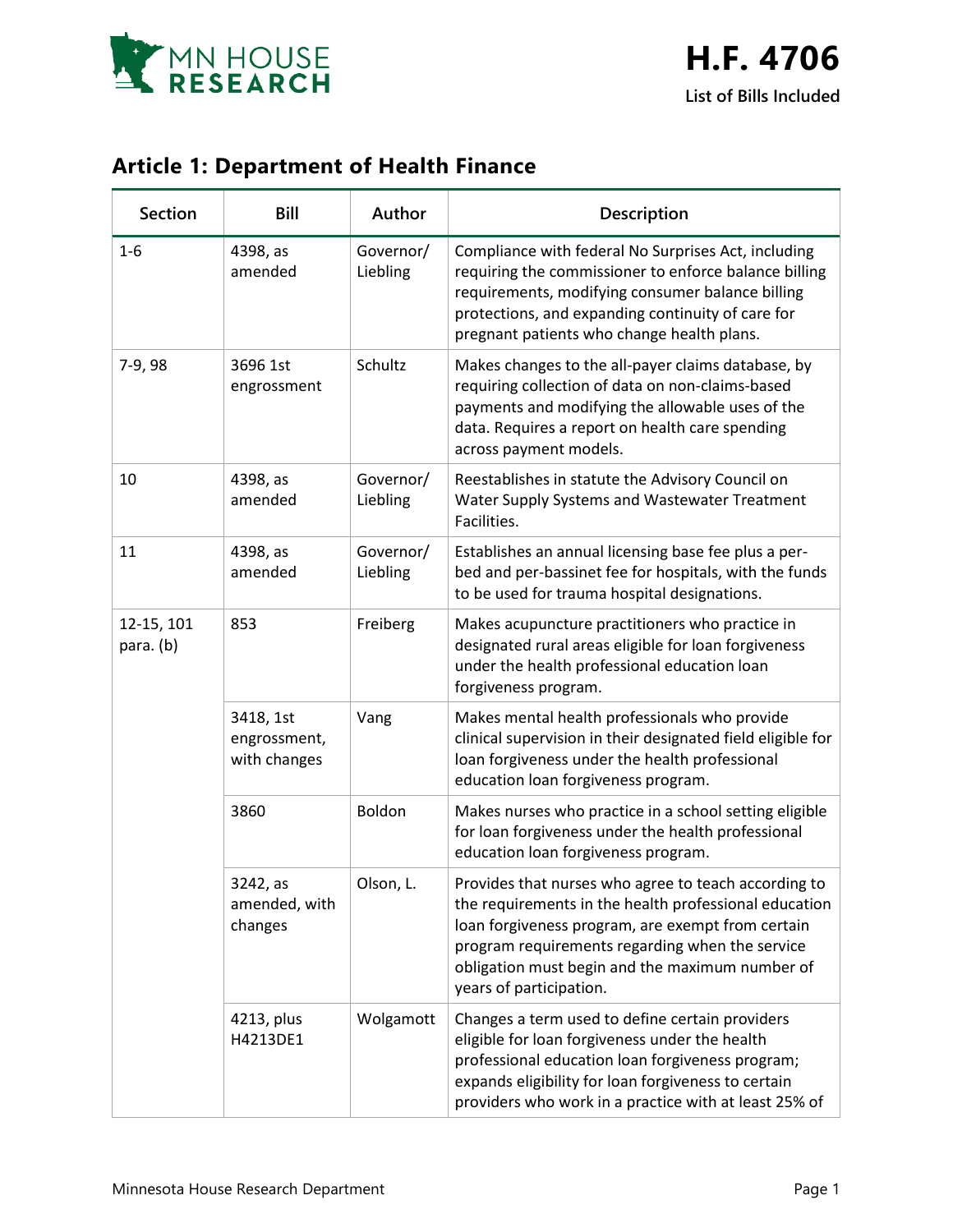| <b>Section</b>                  | <b>Bill</b>                               | Author                | Description                                                                                                                                                                                                                                                                                                                                                           |
|---------------------------------|-------------------------------------------|-----------------------|-----------------------------------------------------------------------------------------------------------------------------------------------------------------------------------------------------------------------------------------------------------------------------------------------------------------------------------------------------------------------|
|                                 |                                           |                       | their patients from an underserved patient<br>population.                                                                                                                                                                                                                                                                                                             |
|                                 | 4398, as<br>amended                       | Governor/<br>Liebling | Makes public health employees who work for a public<br>health department in an area of high need, eligible for<br>loan forgiveness under the health professional<br>education loan forgiveness program.                                                                                                                                                               |
| 16                              | 2715                                      | Edelson               | Authorizes a home and community-based services<br>provider who receives a grant from the home and<br>community-based services employee scholarship<br>program to also provide loan forgiveness with those<br>funds.                                                                                                                                                   |
| 17                              | 3242, as<br>amended, with<br>changes      | Olson, L.             | Establishes a hospital nursing loan forgiveness<br>program.                                                                                                                                                                                                                                                                                                           |
| 18, 19, 22                      | 4398, as<br>amended                       | Governor/<br>Liebling | Health care workforce programs: establishes (1) a<br>health professionals rural and underserved clinical<br>rotations grant program, (2) a primary care rural<br>residency training grant program, and (3) a grant<br>program to support clinical training for health care<br>students in areas of high need where there are<br>shortages of health care professions. |
| 20, 21                          | 3418, 1st<br>engrossment,<br>with changes | Vang                  | Mental health workforce initiatives: establishes (1) a<br>mental health provider supervision grant program,<br>and (2) a mental health professional scholarship grant<br>program.                                                                                                                                                                                     |
| 23                              | 2663                                      | Hollins               | Establishes procedures for the commissioner of health<br>and Minnesota courts to change the sex of an<br>individual on a birth certificate at the request of the<br>birth certificate subject, or at the request of the<br>subject's parent or guardian for a minor.                                                                                                  |
| 24                              | 4398, as<br>amended                       | Governor/<br>Liebling | Authorizes the commissioner to maintain a database<br>of lead service lines, provide technical assistance to<br>community water systems, and ensure inventory data<br>and education materials are accessible to the public.                                                                                                                                           |
| 25                              | 4398, as<br>amended                       | Governor/<br>Liebling | Modifies fees for department review and approval of<br>engineering plans for health care facility construction<br>and remodeling projects.                                                                                                                                                                                                                            |
| 26-30, 92, 95,<br>101 para. (c) | 3242, as<br>amended, with<br>changes      | Olson, L.             | Requires hospitals to establish hospital nurse staffing<br>committees; requires development, implementation,<br>and public posting of hospital core staffing plans and<br>documentation of compliance with core staffing<br>plans; prohibits retaliation against hospital employees                                                                                   |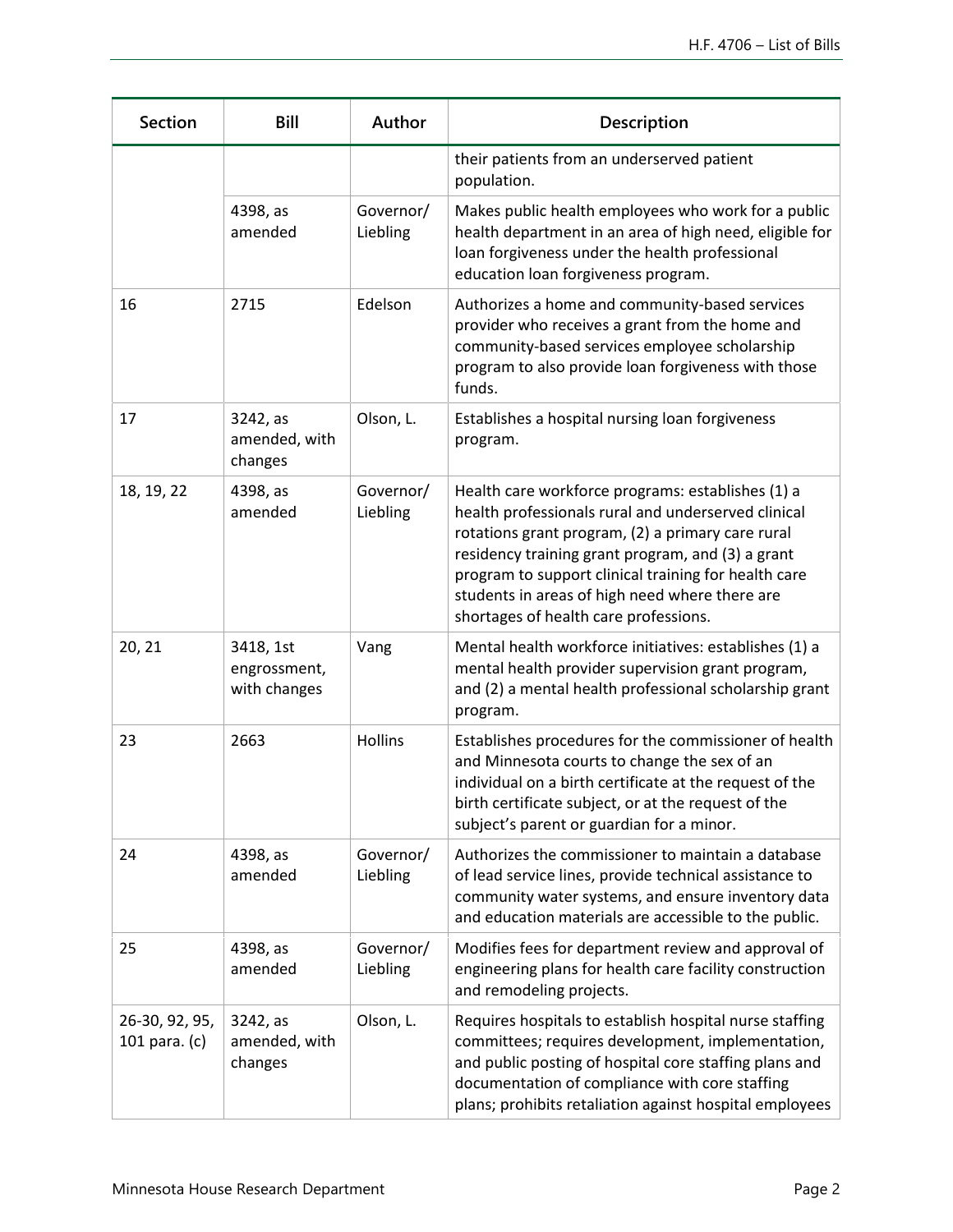| <b>Section</b>       | Bill                                                     | Author                          | Description                                                                                                                                                                                                                                                                                                                                                                                       |
|----------------------|----------------------------------------------------------|---------------------------------|---------------------------------------------------------------------------------------------------------------------------------------------------------------------------------------------------------------------------------------------------------------------------------------------------------------------------------------------------------------------------------------------------|
|                      |                                                          |                                 | for certain conduct. Requires the commissioner to<br>collect data on the supply of nurses in the state and<br>nurse retention.                                                                                                                                                                                                                                                                    |
| 31                   | 4398, as<br>amended                                      | Governor/<br>Liebling           | Drug overdose and substance abuse prevention<br>initiative: requires the commissioner to provide grants<br>for eight regional overdose prevention teams; to<br>provide a grant for a homeless overdose prevention<br>hub to enhance supportive services to homeless<br>individuals at risk of overdose; and to provide grants<br>and contracts to support recovery friendly work<br>environments. |
| 32                   | 3898                                                     | Jordan                          | Lowers what constitutes an elevated blood lead level<br>and triggers public health response activities under<br>the Lead Poisoning Prevention Act.                                                                                                                                                                                                                                                |
| 33                   | 4398, as<br>amended                                      | Governor/<br>Liebling           | Climate resiliency program: directs the commissioner<br>to establish a climate resiliency program and to issue<br>grants to local organizations to plan for the health<br>impacts of extreme weather events and develop<br>adaptation actions.                                                                                                                                                    |
| 34                   | 4398, as<br>amended                                      | Governor/<br>Liebling           | Long COVID activities: requires the commissioner to<br>conduct a community needs assessment and studies<br>and establish a surveillance system to address long<br>COVID; and to identify and implement actions to<br>support long COVID survivors and their families.                                                                                                                             |
| 35-37                | 4398, as<br>amended                                      | Governor/<br>Liebling           | Requires the commissioner to administer and oversee<br>Lifeline Centers to answer calls to the National Suicide<br>Prevention Lifeline.                                                                                                                                                                                                                                                           |
| 38, 101 para.<br>(d) | 3886, 1st<br>engrossment,<br>as amended,<br>with changes | Morrison                        | Universal, voluntary home visiting program for<br>families expecting or caring for an infant.                                                                                                                                                                                                                                                                                                     |
| 39                   | 4398, as<br>amended                                      | Governor/<br>Liebling           | Authorizes the commissioner to administer a program<br>to expand access to harm reduction services and<br>improve linkages to care to prevent infectious<br>diseases in people experiencing homelessness or<br>housing instability.                                                                                                                                                               |
| 40                   | 4398, as<br>amended;<br>4099, as<br>amended              | Governor/<br>Liebling;<br>Moran | Establishes the community solutions for healthy child<br>development grant program in statute (this program<br>was originally established in 2020 as a temporary<br>grant program and funded for fiscal years 2020-2023).                                                                                                                                                                         |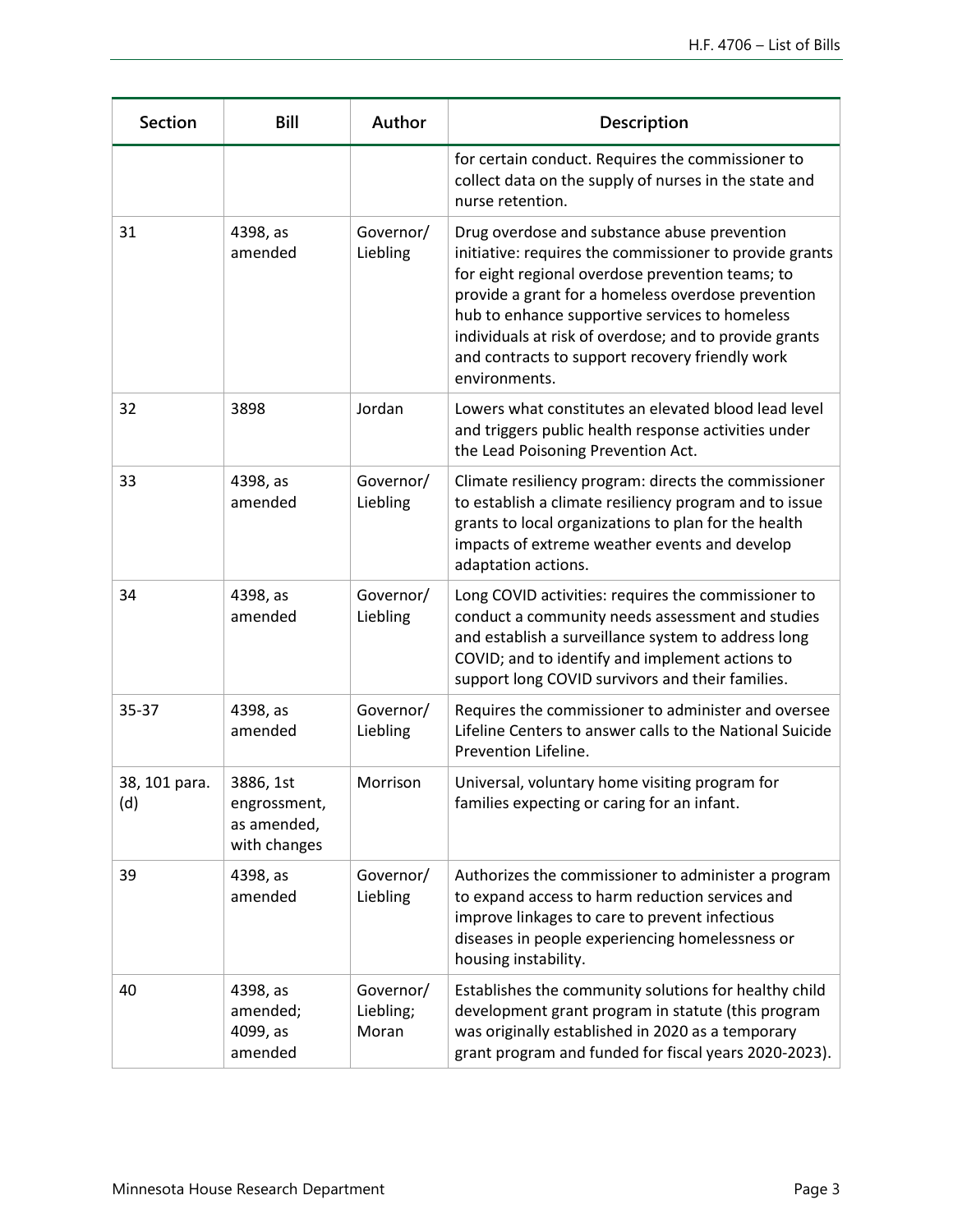| <b>Section</b> | Bill                                                         | Author                            | Description                                                                                                                                                                                                                                                                                                                                                                                                                                                                                                                   |
|----------------|--------------------------------------------------------------|-----------------------------------|-------------------------------------------------------------------------------------------------------------------------------------------------------------------------------------------------------------------------------------------------------------------------------------------------------------------------------------------------------------------------------------------------------------------------------------------------------------------------------------------------------------------------------|
| 41             | 4398, as<br>amended                                          | Governor/<br>Liebling             | Establishes a grant program for remediation of lead<br>sources in drinking water in schools and child care<br>settings.                                                                                                                                                                                                                                                                                                                                                                                                       |
| 42             | 1419, 1st<br>division<br>engrossment;<br>4398, as<br>amended | Hassan;<br>Governor/<br>Liebling  | Establishes a skin-lightening products public<br>awareness and education grant program at the<br>Department of Health.                                                                                                                                                                                                                                                                                                                                                                                                        |
| 43             | 4398, as<br>amended                                          | Governor/<br>Liebling             | Community health worker initiative: requires the<br>commissioner to support collaboration to expand the<br>community health worker workforce, and directs the<br>commissioner to issue a grant to a nonprofit<br>community organization to expand the community<br>health worker workforce.                                                                                                                                                                                                                                   |
| 44             | 4398, as<br>amended                                          | Governor/<br>Liebling             | Reducing health disparities among people with<br>disabilities: requires the commissioner to coordinate<br>with partners to address barriers to health care for<br>people with disabilities, conduct a community needs<br>assessment and establish a health surveillance and<br>tracking plan, issue grants, and provide technical<br>assistance.                                                                                                                                                                              |
| 45             | 4398, as<br>amended                                          | Governor/<br>Liebling             | Allows the commissioner to award a grant to a<br>nonprofit organization to support Public Health<br>AmeriCorps members.                                                                                                                                                                                                                                                                                                                                                                                                       |
| 46             | 4398, as<br>amended                                          | Governor/<br>Liebling             | Healthy beginnings, healthy families act: establishes a<br>Minnesota collaborative to prevent infant mortality,<br>authorizes grants to improve infant health,<br>establishes the Help Me Connect online navigator to<br>connect pregnant and parenting families with local<br>services, authorizes a universal screening program to<br>identify young children at risk for developmental and<br>behavioral concerns, and permits grants to implement<br>model jail practices to benefit children of incarcerated<br>parents. |
| 47             | 4398, as<br>amended;<br>3114                                 | Governor/<br>Liebling;<br>Sandell | Minnesota school health initiative: establishes a<br>program to provide grants to support existing school-<br>based health centers and establish new school-based<br>health centers.                                                                                                                                                                                                                                                                                                                                          |
| 48-50          | 4398, as<br>amended                                          | Governor/<br>Liebling             | Modifies the funding formula for community health<br>centers to include funding for foundational public<br>health responsibilities, specifies uses of community<br>health board funds for foundational public health<br>responsibilities, and provides grants to Tribal                                                                                                                                                                                                                                                       |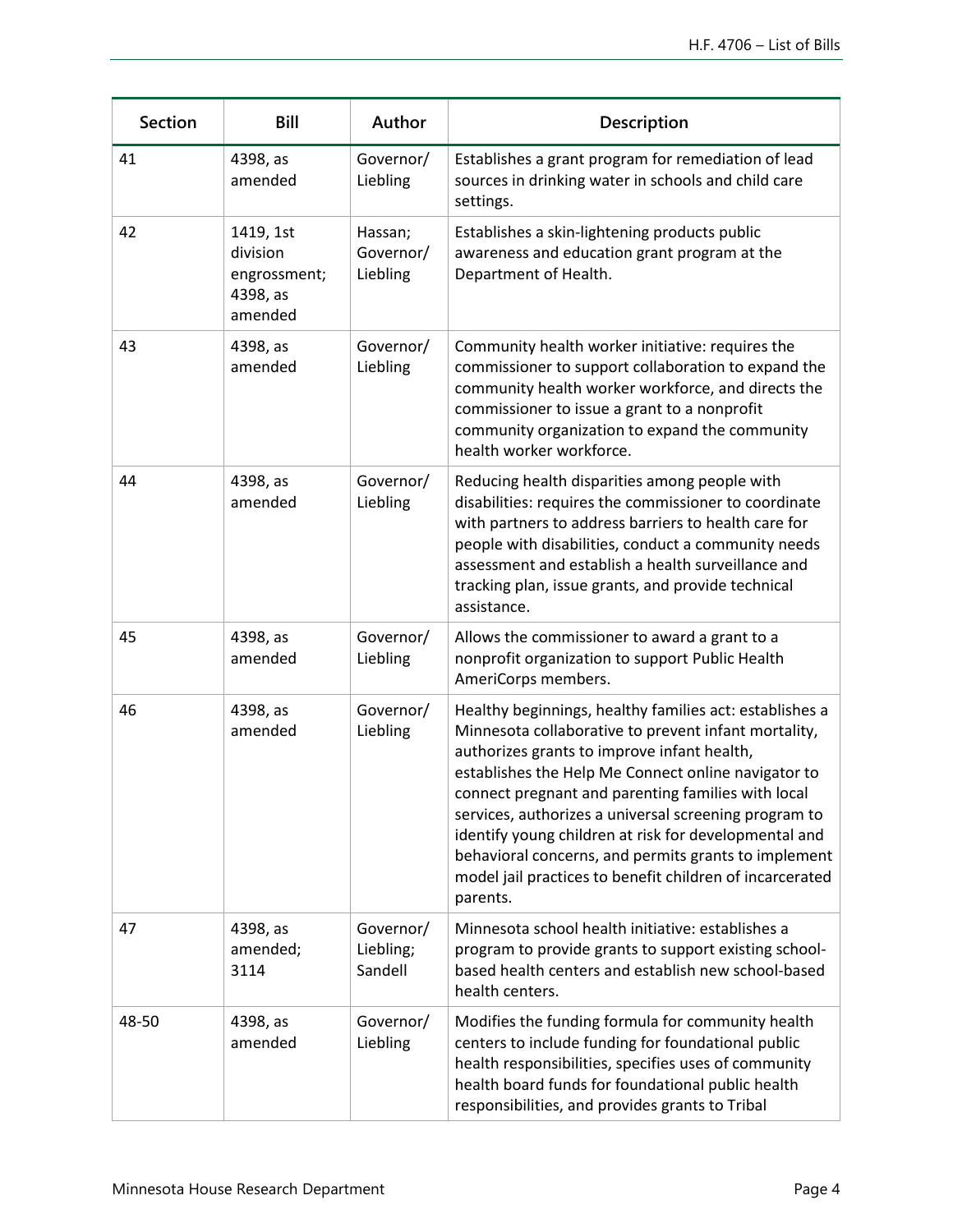| <b>Section</b>        | <b>Bill</b>                             | Author                         | Description                                                                                                                                                                                                                                                                                                                                                                                                                                                                                                                  |
|-----------------------|-----------------------------------------|--------------------------------|------------------------------------------------------------------------------------------------------------------------------------------------------------------------------------------------------------------------------------------------------------------------------------------------------------------------------------------------------------------------------------------------------------------------------------------------------------------------------------------------------------------------------|
|                       |                                         |                                | governments for foundational public health<br>responsibilities.                                                                                                                                                                                                                                                                                                                                                                                                                                                              |
| 51-74                 | 1888, 2nd<br>engrossment                | Huot                           | Establishes registration for transfer care specialists<br>and authorizes them to transfer dead human bodies<br>from the place of death to funeral establishments;<br>extends the period a body may be kept in<br>refrigeration before final disposition.                                                                                                                                                                                                                                                                     |
| 75, 77, 81, 82,<br>89 | 4387 plus<br>H4387A3                    | Edelson                        | Medical cannabis program changes: requires the<br>commissioner to increase the number of registered<br>manufacturers, requires a manufacturer that is a<br>business entity to be incorporated in Minnesota,<br>establishes background study requirements for<br>controlling persons of a manufacturer, and requires<br>the commissioner to return part of an application fee<br>if an applicant for manufacturer registration is not<br>selected.                                                                            |
| 76, 78-80, 83-<br>88  | 3162, 2nd<br>engrossment                | Freiberg                       | Tribal medical cannabis programs: permits a medical<br>cannabis manufacturer to distribute medical cannabis<br>to Tribal medical cannabis program patients, allows a<br>Tribal medical cannabis program to transport medical<br>cannabis to testing laboratories and to other Indian<br>lands, allows patients enrolled in the state medical<br>cannabis program to receive medical cannabis from a<br>Tribal program, and extends protections in state law<br>to Tribal medical cannabis program patients and<br>employees. |
| 89                    | 3119, with a<br>change                  | Edelson                        | Lowers patient enrollment fees for the medical<br>cannabis program, from \$50 for patients who are<br>state public health care program enrollees or receive<br>certain disability payments and \$200 for all other<br>patients, to \$40 for all patients.                                                                                                                                                                                                                                                                    |
| 90, 101 para.<br>(a)  | 4398, as<br>amended;<br>4113            | Governor/<br>Liebling;<br>Vang | Modification to the mental health cultural community<br>continuing education grant program, to allow grant<br>funds to cover supervision costs for mental health<br>professionals to become supervisors and supervision<br>costs for mental health practitioners pursuing<br>professional licensure.                                                                                                                                                                                                                         |
| 91                    | 2499                                    | Boldon                         | Contract with University of Minnesota for a benefit<br>and cost analysis of a legislative proposal for a<br>universal health care financing system.                                                                                                                                                                                                                                                                                                                                                                          |
| 93                    | 2586, plus<br>H2586DE2, with<br>changes | Richardson                     | Establishes the Emmett Louis Till Victims Recovery<br>Program, requiring the commissioner to provide<br>grants to community-based organizations for services                                                                                                                                                                                                                                                                                                                                                                 |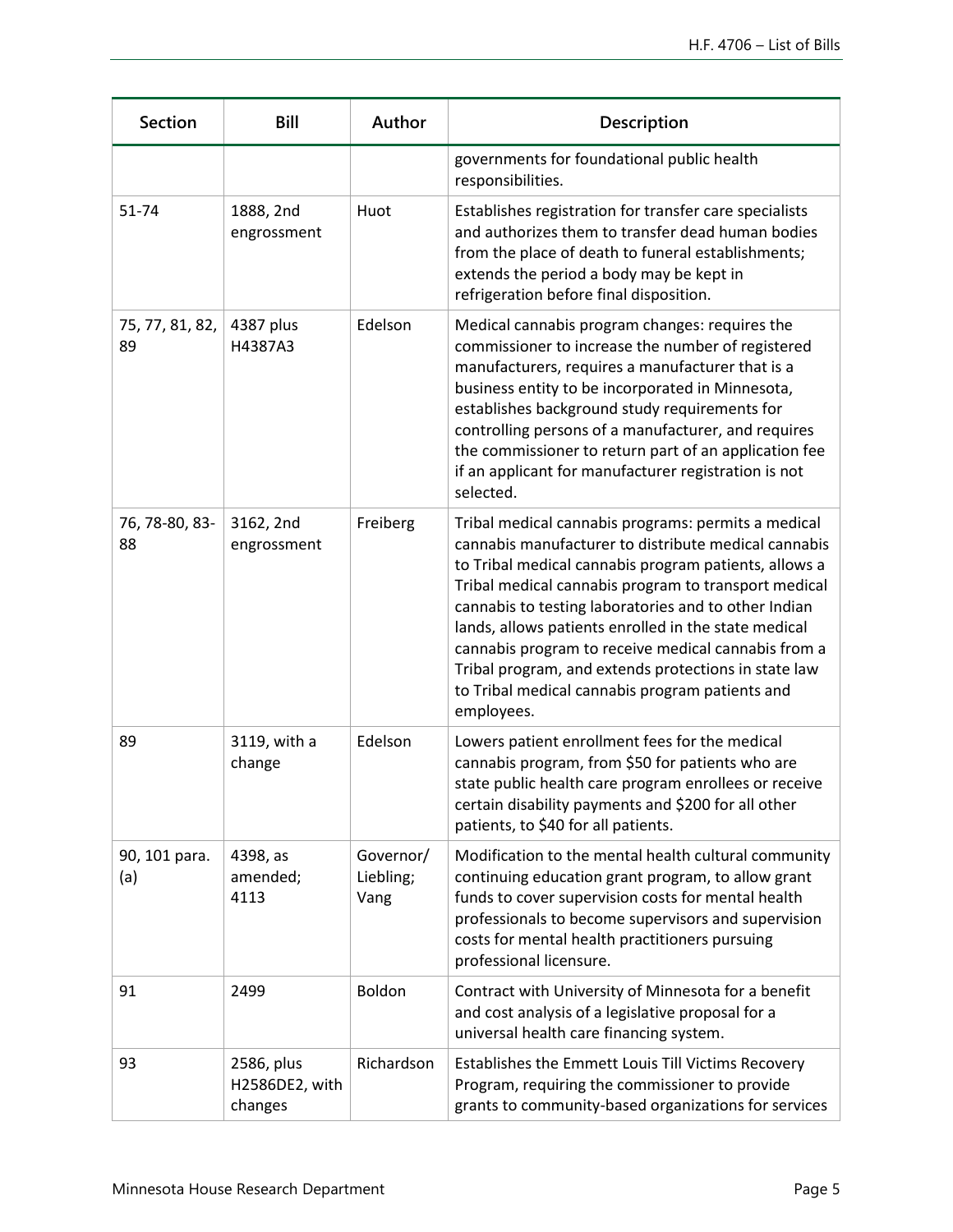| <b>Section</b> | <b>Bill</b>            | Author                | Description                                                                                                                                                                                                                                                                                                                                          |
|----------------|------------------------|-----------------------|------------------------------------------------------------------------------------------------------------------------------------------------------------------------------------------------------------------------------------------------------------------------------------------------------------------------------------------------------|
|                |                        |                       | for victims of trauma from government-sponsored<br>activities and their families.                                                                                                                                                                                                                                                                    |
| 94, 96         | 4398, as<br>amended    | Governor/<br>Liebling | Requires the commissioner to identify strategies to<br>reduce administrative spending and low-value health<br>care. Requires the commissioner to develop a plan to<br>assess the readiness of rural health care providers to<br>adopt value-based, global budgeting, or alternative<br>payment systems and to recommend steps for<br>implementation. |
| 97             | 3862, plus<br>H3862DE4 | <b>Boldon</b>         | Directs the commissioner to distribute COVID-19<br>tests, masks, and respirators to individuals in the<br>state.                                                                                                                                                                                                                                     |
| 99             | 4398, as<br>amended    | Governor/<br>Liebling | Requires the commissioner to distribute grants to<br>state-licensed long-term care facilities for projects to<br>improve the safety, quality of care, and livability of<br>facilities.                                                                                                                                                               |
| 100            | 3660                   | Morrison              | Study of the development of a statewide registry for<br>provider orders for life-sustaining treatment.                                                                                                                                                                                                                                               |

## **Article 2: Department of Health Policy**

| <b>Section</b> | <b>House File</b>     | Author        | <b>Description</b>                                                                                                                                                                                                                 |
|----------------|-----------------------|---------------|------------------------------------------------------------------------------------------------------------------------------------------------------------------------------------------------------------------------------------|
| 1              | 3975 plus<br>H3975A1  | Huot          | Nursing home resident assessment schedule; specifies<br>two circumstances in which a significant change of<br>status assessment is not required.                                                                                   |
| 2, 3           | 4000 plus<br>H4000A1  | Huot          | Changes to definition of byproduct material in<br>sections governing radioactive materials and<br>radiation-producing equipment.                                                                                                   |
| 4,65           | 4112, with<br>changes | Vang          | Changes to membership of Rural Health Advisory<br>Committee; establishment of Health Equity Advisory<br>and Leadership Council at the Health Department.                                                                           |
| 5              | 4214                  | <b>Boldon</b> | Eliminates certain data posting and reporting<br>requirements for the commissioner related to ST<br>elevation myocardial infarction response, treatment,<br>and outcomes.                                                          |
| 6,76           | 2812, with<br>changes | Ecklund       | Exception to the hospital construction moratorium for<br>North Shore Health in Grand Marais; requires the<br>commissioner to provide recommendations on<br>whether similar exceptions should be authorized for<br>other hospitals. |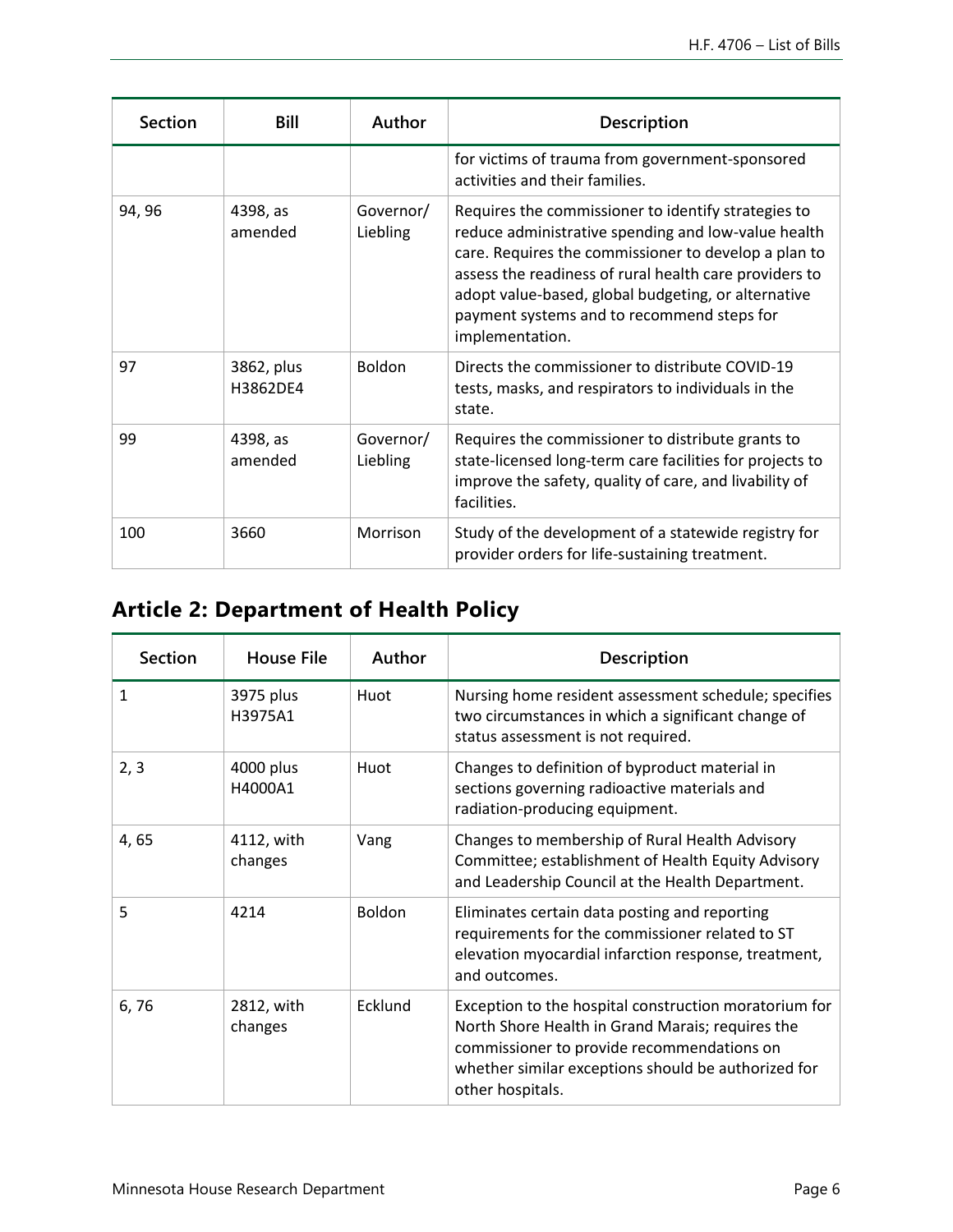| <b>Section</b>       | <b>House File</b>     | Author     | Description                                                                                                                                                                                                                                                                                                                                                                                                         |
|----------------------|-----------------------|------------|---------------------------------------------------------------------------------------------------------------------------------------------------------------------------------------------------------------------------------------------------------------------------------------------------------------------------------------------------------------------------------------------------------------------|
| 6                    | 3470                  | Her        | Exception to the hospital construction moratorium for<br>Children's Hospital in St. Paul, authorizing the addition<br>of beds for pediatric inpatient behavioral health<br>services.                                                                                                                                                                                                                                |
| $\overline{7}$       | 3874                  | Reyer      | Excludes dental clinics and offices that perform<br>diagnostic imaging using dental cone beam<br>computerized tomography from the definition of<br>diagnostic imaging facility (this change exempts<br>dental clinics and offices from annual reporting<br>requirements for diagnostic imaging facilities).                                                                                                         |
| 8                    | 4063 plus<br>H4063DE1 | Reyer      | Requires hospitals, before discharging a patient who<br>is uninsured or whose insurance coverage status is<br>not known, to screen the patient for eligibility for<br>charity care, public health care programs, and a<br>premium tax credit.                                                                                                                                                                       |
| 9, 23, 24, 26-<br>64 | 4572                  | Schultz    | Modifies a requirement for electronic monitoring of<br>residents of certain long-term care settings; modifies<br>the membership and duties of the home care and<br>assisted living program advisory council; and modifies<br>provisions governing assisted living facilities.                                                                                                                                       |
| 10                   | 4025                  | Richardson | Amends the Health Care Bill of Rights, to require<br>health care facilities and health care providers to<br>allow at least one designated support person with a<br>pregnant patient receiving health care services.                                                                                                                                                                                                 |
| 11,77                | 3871                  | Morrison   | Changes to cancer reporting system; allows<br>Department of Health staff to interview cancer<br>patients after notifying the patient's provider; allows<br>the cancer reporting system to share certain data in<br>the system with other state and national cancer<br>registries.                                                                                                                                   |
| $12 - 16$            | 3873                  | Jordan     | Modifies definitions of certain types of lead work in<br>the Lead Poisoning Prevention Act and modifies<br>activities that may be conducted without a license or<br>certification to perform lead work.                                                                                                                                                                                                             |
| 17-22, 77            | 4573                  | Schultz    | Modifies nursing home licensure statutes related to<br>changes of ownership; requiring additional<br>information to be included in licensure applications,<br>allowing the commissioner to bar controlling<br>individuals in certain circumstances, prohibiting<br>transfers of nursing home licenses, and requiring the<br>commissioner to consider an applicant's compliance<br>history before issuing a license. |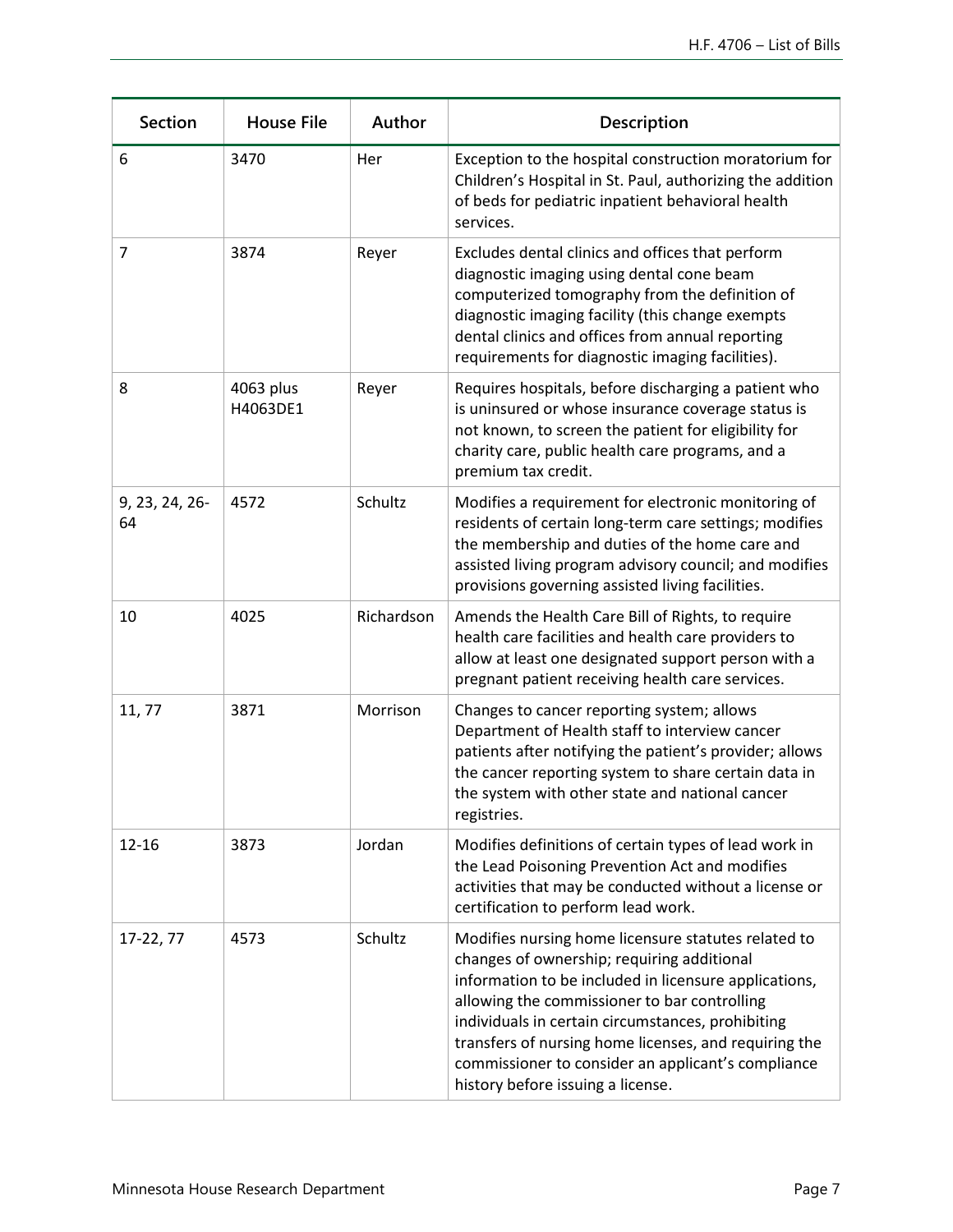| <b>Section</b> | <b>House File</b>       | Author  | <b>Description</b>                                                                                                                                                                                                                                                                                                                                                    |
|----------------|-------------------------|---------|-----------------------------------------------------------------------------------------------------------------------------------------------------------------------------------------------------------------------------------------------------------------------------------------------------------------------------------------------------------------------|
| 25             | 3148                    | Reyer   | Modifies the definition of palliative care in the<br>hospice care statutes.                                                                                                                                                                                                                                                                                           |
| 66             | 4001                    | Huot    | Requires the commissioner to receive an individual's<br>application to work as a guest tattoo technician, guest<br>body piercing technician, or guest body art technician<br>at least 14 days before the applicant conducts a body<br>art procedure in Minnesota.                                                                                                     |
| 67-75          | 3876, plus<br>H3876A2-1 | Edelson | Makes changes to medical cannabis statutes,<br>including requiring implementation of a state-<br>centralized medical cannabis electronic database,<br>requiring laboratories to collect or contract for the<br>collection of medical cannabis samples from the<br>manufacturer for testing, and modifying provisions<br>governing transportation of medical cannabis. |

#### **Article 3: Health Care Finance**

| <b>Section</b>                   | <b>House File</b> | Author                | Description                                                                                                                                                                                                                                                                                                                                                                       |
|----------------------------------|-------------------|-----------------------|-----------------------------------------------------------------------------------------------------------------------------------------------------------------------------------------------------------------------------------------------------------------------------------------------------------------------------------------------------------------------------------|
| $1-8, 55$                        | 4430 amended      | Schultz               | Establishes a Health Care Affordability Board, that is<br>authorized to set health care spending growth<br>targets, require performance improvement plans, and<br>take other actions to reduce health care spending<br>increases. Also requires the board to establish an<br>Office of Consumer Protection and requires a report<br>on the organization and duties of the office. |
| 9, 11, 26, 34-<br>36, 38, 39, 56 | 3365 modified     | Liebling              | Eliminates cost-sharing under MA and<br>MinnesotaCare, effective January 1, 2023.                                                                                                                                                                                                                                                                                                 |
| 10                               | 3839 modified     | Reyer                 | Requires DHS to include information on dental<br>provider enrollment, in the annual reports submitted<br>to the legislature on dental utilization.                                                                                                                                                                                                                                |
| 12, 25, 27, 40                   | 3153 amended      | Morrison              | Expands MA coverage of tobacco and nicotine<br>cessation services. Changes include covering phone<br>counseling through a quitline, expanding eligible<br>providers, and eliminating prior authorization,<br>volume, and cost-sharing requirements.                                                                                                                               |
| 13                               | 4576              | Liebling/<br>Governor | Provides MA coverage for former foster care youth<br>who had been enrolled in Medicaid in another state.                                                                                                                                                                                                                                                                          |
| 14, 48, 49                       | 4576              | Liebling/<br>Governor | Makes various changes in eligibility and other<br>procedures for health care programs, related to the<br>transition from the public health emergency. These<br>include: providing a 95-day time period to spend<br>down excess assets, allowing coverage for enrollees                                                                                                            |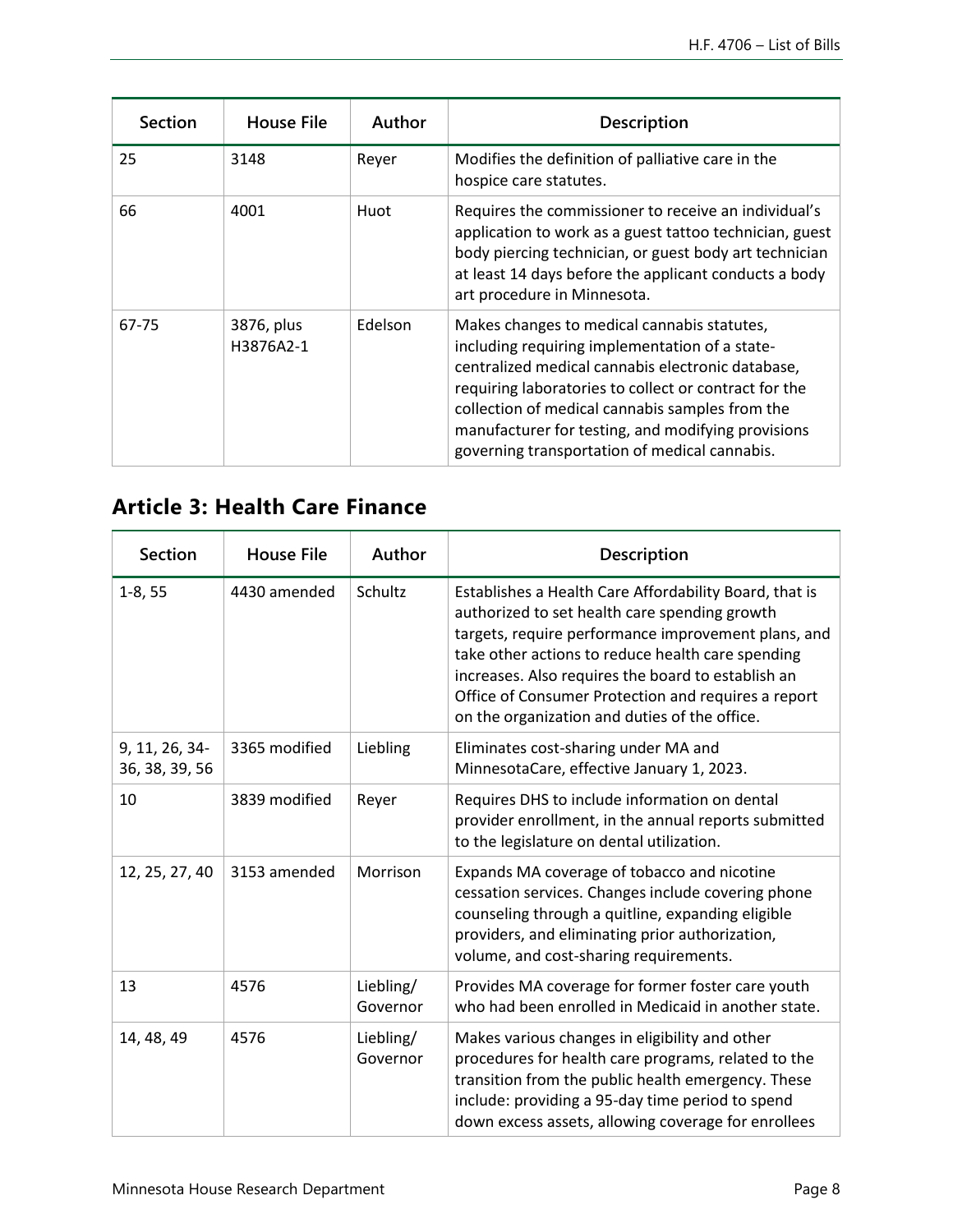| <b>Section</b> | <b>House File</b> | Author                | Description                                                                                                                                                                                                                                                                                                     |
|----------------|-------------------|-----------------------|-----------------------------------------------------------------------------------------------------------------------------------------------------------------------------------------------------------------------------------------------------------------------------------------------------------------|
|                |                   |                       | to continue until their first renewal following end of<br>the federal public health emergency, prohibiting the<br>collection of unpaid premiums until first renewal<br>following the end of the public health emergency, and<br>suspending periodic data matching for a specified<br>period.                    |
| 15             | 2773 modified     | Liebling              | Increases the income limit and spend-down limit for<br>persons who are elderly or have disabilities, in stages,<br>so that these limits are 133% of FPG effective July 1,<br>2025.                                                                                                                              |
| 16             | 4576              | Liebling/<br>Governor | Provides continuous MA eligibility for 12 months for<br>children, effective January 1, 2024.                                                                                                                                                                                                                    |
| 17             | 3147              | Reyer                 | Expands adult dental coverage under MA, by<br>removing language that limited coverage to specified<br>services.                                                                                                                                                                                                 |
| 18, 19         | 3691 modified     | Huot                  | Allows MA mileage reimbursement for nonemergency<br>medical transportation and ambulance services to be<br>adjusted to reflect increases and decreases in the<br>price of gasoline.                                                                                                                             |
| 20, 21         | 4062 amended      | Reyer                 | Provide MA coverage using state-only funds for<br>hospice respite and end of life care for recipients<br>under age 21 who receive care in a facility that is not<br>Medicare certified.                                                                                                                         |
| 22             | 4576              | Liebling/<br>Governor | Allows doula agencies and individual doulas to be<br>directly reimbursed under MA.                                                                                                                                                                                                                              |
| 23             | 4576              | Liebling/<br>Governor | Requires DHS to establish an alternative payment<br>method for Tribal FQHCs.                                                                                                                                                                                                                                    |
| 24             | 3958              | Morrison              | Provides MA coverage for seizure detection devices,<br>effective January 1, 2023.                                                                                                                                                                                                                               |
| 28, 30-32, 33  | 3363 modified     | Liebling              | Allows all enrollees to opt out of managed care,<br>effective January 1, 2023.                                                                                                                                                                                                                                  |
| 29             | DHS request       |                       | Specifies the procedures to be followed by DHS if the<br>waiver allowing federal Medicaid funding for the<br>medical education and research fund is not renewed.<br>Requires the state share to be transferred to the<br>MERC fund and distributed according to the<br>alternative method specified in statute. |
| 37             | 4576              | Liebling/<br>Governor | Allows MA to reimburse for MDH fees for newborn<br>screenings that occur in an outpatient setting.                                                                                                                                                                                                              |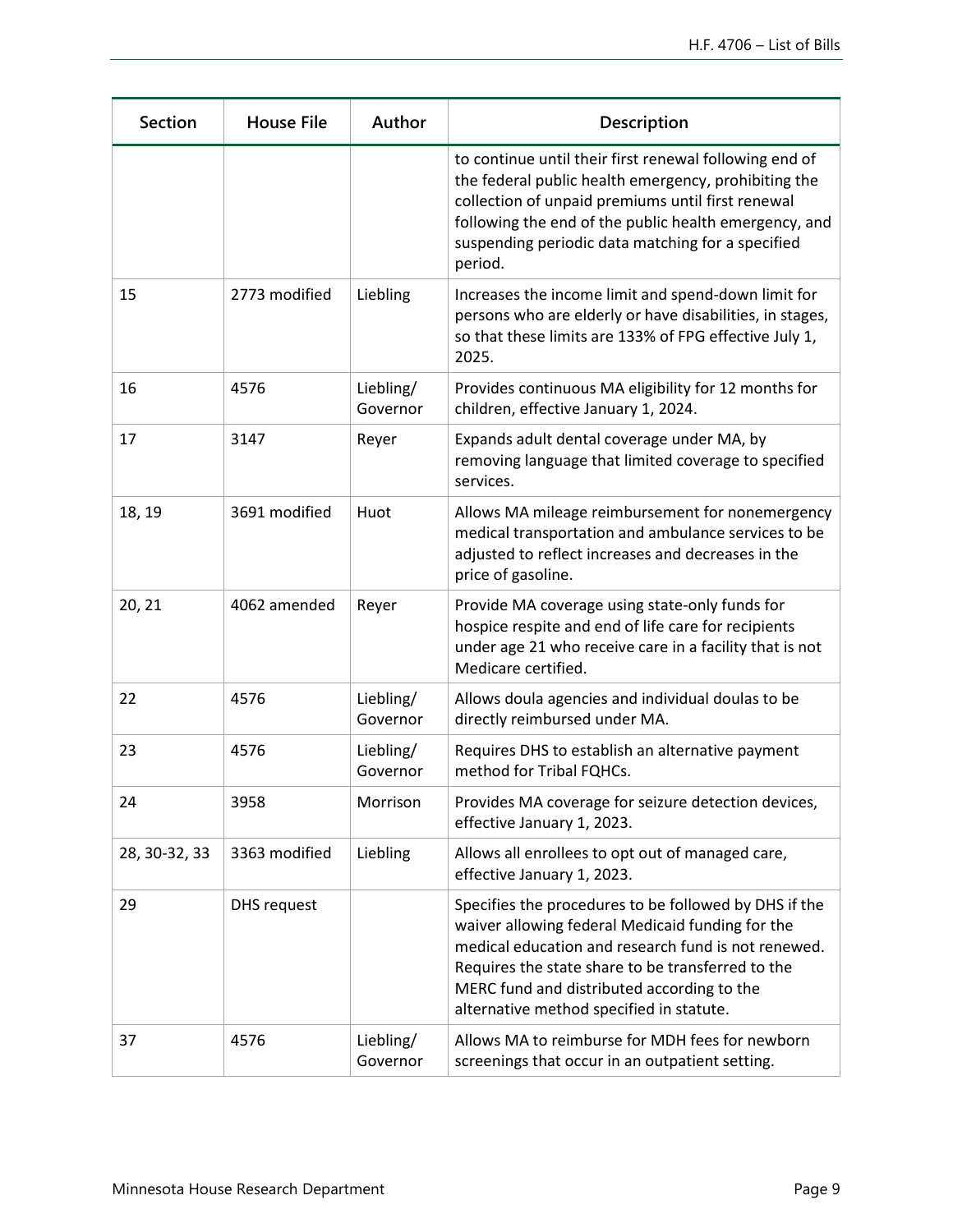| <b>Section</b> | <b>House File</b>                   | Author                | Description                                                                                                                                                                                                                                                                                      |
|----------------|-------------------------------------|-----------------------|--------------------------------------------------------------------------------------------------------------------------------------------------------------------------------------------------------------------------------------------------------------------------------------------------|
| 41-46, 51-53   | 11, 4th<br>engrossment,<br>modified | <b>Schultz</b>        | Establishes a MinnesotaCare public option effective<br>January 1, 2025; extends lower MinnesotaCare<br>premiums under the American Rescue Plan; provides<br>eligibility for undocumented children; requires DHS to<br>submit an implementation plan for the public option<br>to the legislature. |
| 47             | 4576                                | Liebling/<br>Governor | Requires DHS to continue to provide periodic data<br>matching grants to counties regardless of when PDM<br>resumes.                                                                                                                                                                              |
| 50             | 4472                                | Reyer                 | Requires the commissioner to establish a dental home<br>pilot project.                                                                                                                                                                                                                           |
| 54             | 3717, 3rd<br>engrossment            | Stephenson            | Requires DHS to present to legislature by January 1,<br>2024, a report comparing the current service delivery<br>and payment system for MA and MinnesotaCare with<br>at least two alternative models.                                                                                            |

## **Article 4: Health Care Policy**

| <b>Section</b> | <b>House File</b>                    | Author | <b>Description</b>                                                                                                                                                                                                                                                                                                                                                                                                                                                                                                                                  |
|----------------|--------------------------------------|--------|-----------------------------------------------------------------------------------------------------------------------------------------------------------------------------------------------------------------------------------------------------------------------------------------------------------------------------------------------------------------------------------------------------------------------------------------------------------------------------------------------------------------------------------------------------|
| $1 - 11$       | 3636, 1st<br>engrossment,<br>amended | Reyer  | DHS health care policy bill. Makes changes to health<br>care program administration, including:<br>updating language and cross-references to the<br>ш<br>managed care ombudsperson<br>clarifying that all children in foster care or kinship<br>assistance are automatically eligible for MA<br>clarifying that the use of accessible video-based<br>٠<br>platforms are included in telehealth<br>repeals obsolete MA trust and annuity language,<br>and repealing language related to irrevocable<br>trusts to conform to a recent court decision. |

## **Article 5: Health-Related Licensing Boards**

| Section    | <b>House File</b>        | Author      | <b>Description</b>                                                                                                                         |
|------------|--------------------------|-------------|--------------------------------------------------------------------------------------------------------------------------------------------|
| 1-6        | 2743, 1st<br>engrossment | Becker-Finn | Practice supervision requirements for licensed<br>professional clinical counselors, marriage and family<br>therapists, and social workers. |
| $7-17, 21$ | 3560, 1st<br>engrossment | Her         | Board of Dentistry; specialty and guest dentist<br>licensure modifications; dental therapy licensure by                                    |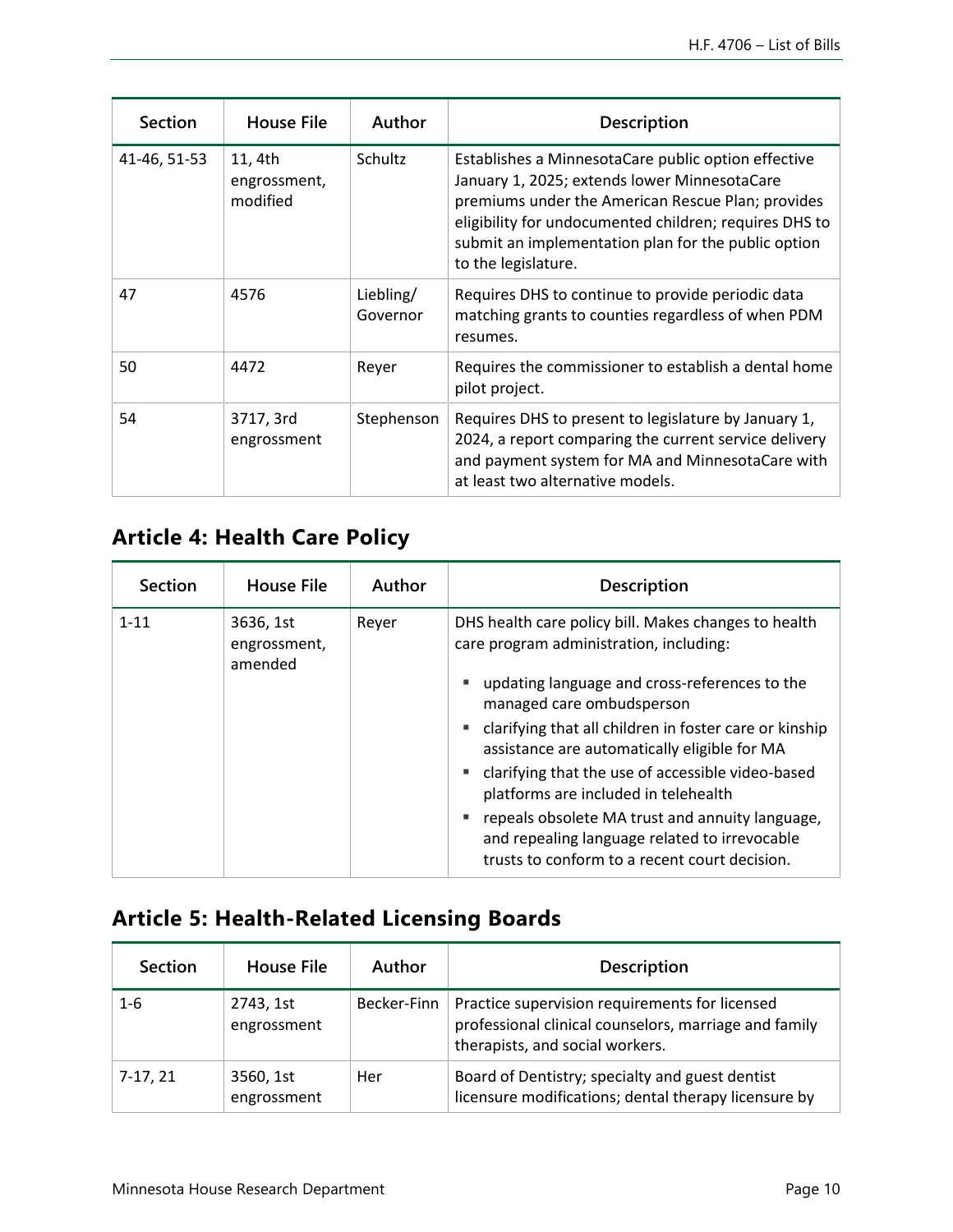| <b>Section</b> | <b>House File</b>        | Author         | <b>Description</b>                                                                                                      |
|----------------|--------------------------|----------------|-------------------------------------------------------------------------------------------------------------------------|
|                |                          |                | credentials; clarifying changes; combining and<br>modifying fees.                                                       |
| 18             | 2768                     | Morrison       | Pharmacist practice; intramuscular and subcutaneous<br>drug administration and placement of drug<br>monitoring devices. |
| 19             | 3099                     | <b>Bennett</b> | Podiatrist licensure; exemption from residency<br>program requirement date change.                                      |
| 20             | 3691, as<br>amended (DE) | Huot           | Temporary requirements governing ambulance<br>service operations and emergency medical services                         |

# **Article 6: Prescription Drugs**

| <b>Section</b>                           | <b>House File</b>                     | Author        | Description                                                                                                                                                                                                                                                                                                                                                                                                                                                  |
|------------------------------------------|---------------------------------------|---------------|--------------------------------------------------------------------------------------------------------------------------------------------------------------------------------------------------------------------------------------------------------------------------------------------------------------------------------------------------------------------------------------------------------------------------------------------------------------|
| $1-3, 5, 7, 9,$<br>11, 13, 22, 43,<br>51 | 58 amended                            | <b>Elkins</b> | Requires health plans to file drug formularies with the<br>commissioner of commerce; requires 90 days' notice<br>of price changes for formulary drugs with prices<br>above a threshold; establishes requirements for<br>formulary changes made by health plans, including<br>providing 60 days' notice of changes that increase<br>enrollee costs and exempting enrollees already taking<br>a drug from price increases for the enrollee's contract<br>term. |
| $\overline{4}$                           | 4504 amended                          | Morrison      | Modifies and clarifies MDH reporting requirements in<br>current law for drug manufacturers, related to<br>prescription drugs that exceed certain price<br>thresholds.                                                                                                                                                                                                                                                                                        |
| 6, 8, 10, 12,<br>14-21                   | 4398, article 1,<br>$§ 5 - 16$        | Liebling      | Extends the MDH reporting requirements for<br>prescription drugs in current law beyond<br>manufacturers, to include pharmacies, PBMs, and<br>wholesalers. Also establishes reporting requirements<br>for drugs that MDH determines to represent a<br>substantial public interest.                                                                                                                                                                            |
| 23-28, 50, 52                            | 1183, 2nd<br>engrossment,<br>modified | Stephenson    | Prohibits drug manufacturers from imposing excessive<br>price increases; requires manufacturers to report<br>information related to excessive price increases;<br>allows the attorney general and the board of<br>pharmacy to take action.                                                                                                                                                                                                                   |
| 29-39                                    | 801, 3rd<br>engrossment,<br>modified  | Morrison      | Requires the commissioner of commerce to establish<br>a Prescription Drug Affordability Board. Allows the<br>board to conduct cost reviews of drugs exceeding cost<br>thresholds and to make this information public.<br>Allows the board to set upper payment limits for                                                                                                                                                                                    |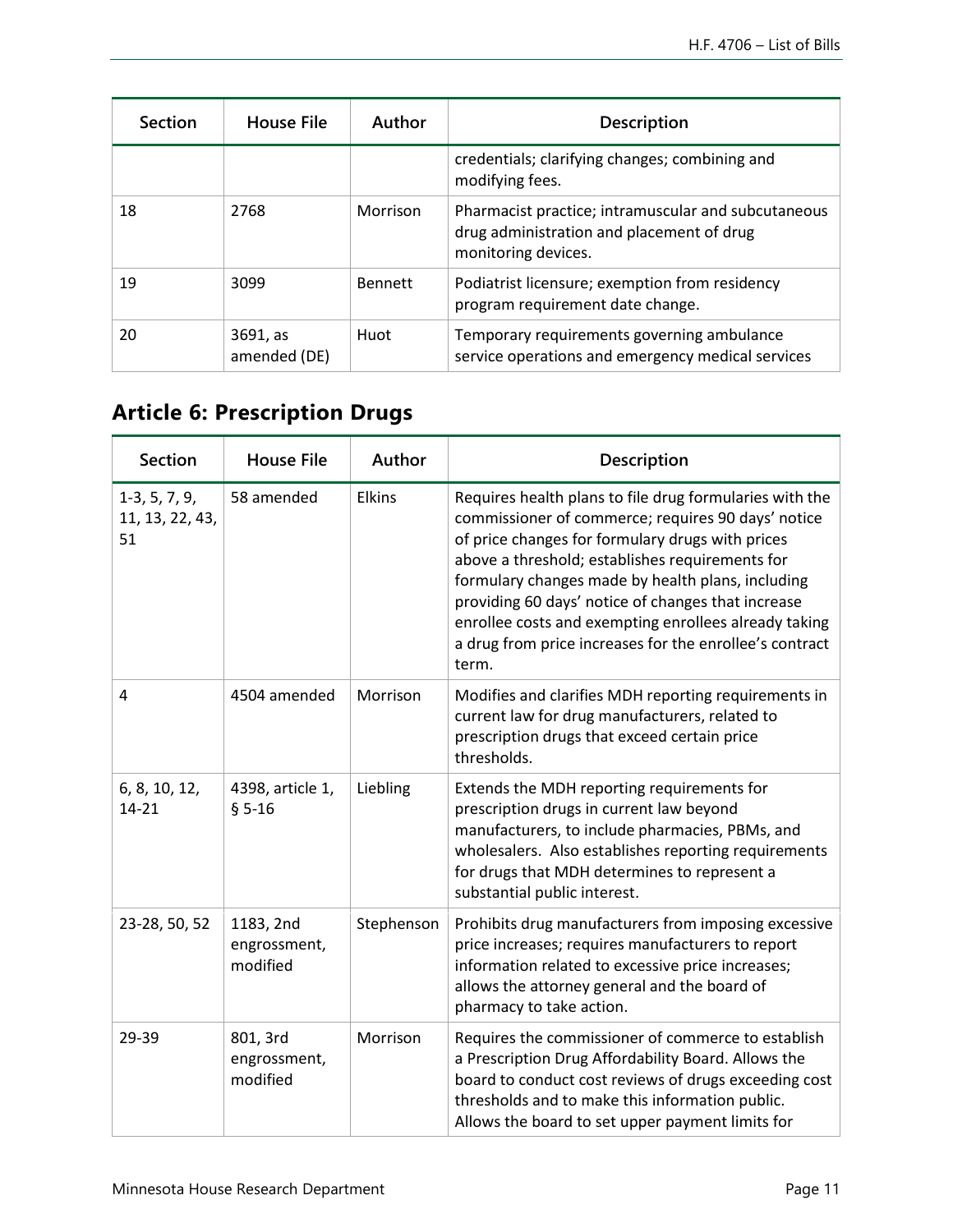| <b>Section</b>                | <b>House File</b> | Author         | <b>Description</b>                                                                                                                                                                                                                                                                                                                                                         |
|-------------------------------|-------------------|----------------|----------------------------------------------------------------------------------------------------------------------------------------------------------------------------------------------------------------------------------------------------------------------------------------------------------------------------------------------------------------------------|
|                               |                   |                | drugs that create an affordability challenge and allows<br>the attorney general to take action.                                                                                                                                                                                                                                                                            |
| 40, 42, 46, 47,<br>54, 57, 58 | 3854 amended      | <b>Hollins</b> | Allows pharmacists that meet specified criteria to<br>prescribe and administer drugs to prevent HIV,<br>subject to standardized protocols. Requires health<br>plans, MA, and MinnesotaCare to cover these drugs,<br>provides nondiscrimination provisions, and prohibits<br>MA and MinnesotaCare from requiring prior<br>authorization or step therapy.                    |
| 41                            | 2056 (§ 1 only)   | Howard         | Limits health plan cost-sharing requirements for<br>enrollees for prescription drugs and related medical<br>supplies prescribed to treat diabetes and other<br>chronic diseases.                                                                                                                                                                                           |
| 44, 48, 49, 59                | 1516 amended      | Schultz        | Prohibits PBMs and health carriers from requiring or<br>demonstrating a preference for a biological product.<br>Requires equivalent or preferential coverage for<br>biosimilar products. Requires MDH to study the effect<br>of the bill on net prices for biological products.                                                                                            |
| 45                            | 3280 amended      | Freiberg       | Prohibits a PBM or health carrier from requiring that a<br>clinician-administered drug be covered as a pharmacy<br>benefit. Also sets cost-sharing and other requirements<br>related to these drugs that in part are intended to<br>limit steering patients to affiliated pharmacies.                                                                                      |
| 53                            | 1158              | Acomb          | Modifies language enacted last year, to require mail<br>order pharmacies to include in each order a device<br>that allows the patient to detect improper storage or<br>temperature violations.                                                                                                                                                                             |
| 55                            | 3924              | Lippert        | Provides funding to the central repository to<br>administer the medication repository program,<br>specifies criteria for the contract with the Board of<br>Pharmacy, allows the central repository to seek<br>nonstate funding, and makes technical and clarifying<br>changes.                                                                                             |
| 56                            | 3786 amended      | Bierman        | Modifies the criteria and procedures for prescribing or<br>administering controlled substances to treat<br>intractable pain. Limits the extent to which state<br>agencies can take action against providers for upward<br>deviations from morphine milligram equivalent<br>dosage recommendations, places limits on tapering,<br>and requires patient-provider agreements. |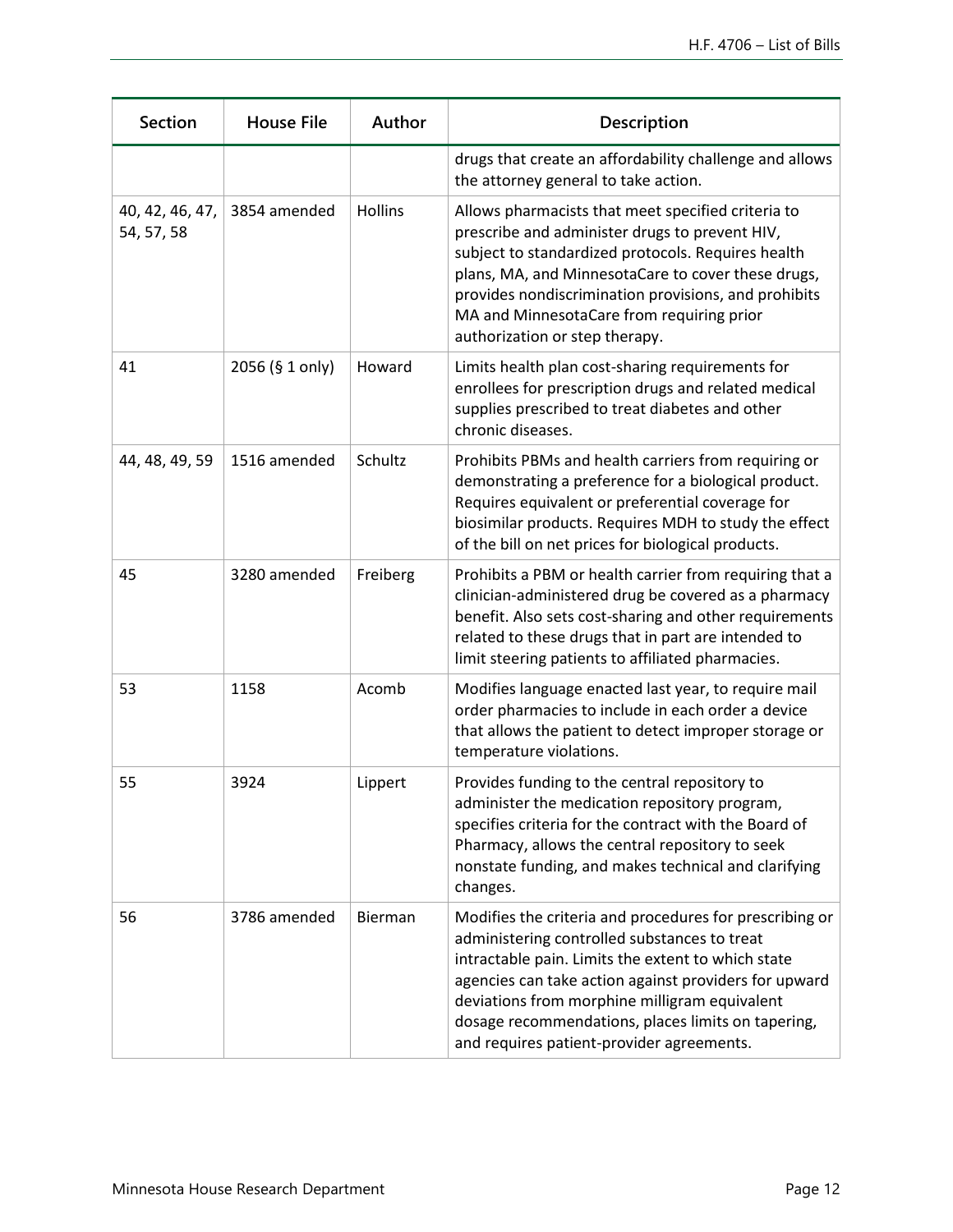| <b>Section</b> | <b>House File</b>        | Author        | Description                                                                                                                                                                                                        |
|----------------|--------------------------|---------------|--------------------------------------------------------------------------------------------------------------------------------------------------------------------------------------------------------------------|
| 1, 3, 5, 8     | 2915, 1st<br>engrossment | Poston        | Requires health plans, MA, and MinnesotaCare to<br>cover the treatment of ectodermal dysplasias,<br>including reconstructive breast surgery, hair<br>prostheses, and dental services.                              |
| $\overline{2}$ | 56 amended               | <b>Elkins</b> | Requires health plans to include coverage for<br>lymphedema, including certain treatments and<br>medical items.                                                                                                    |
| 4, 9, 10       | 447 amended              | Acomb         | Requires health plans, MA, and MinnesotaCare to<br>cover, without enrollee cost-sharing, additional<br>diagnostic services or testing after a mammogram, if a<br>health care provider believes this is necessary.  |
| 6, 7           | 626 amended              | Reyer         | Prohibits a health plan company, MA, and<br>MinnesotaCare from restricting the choice of where<br>an enrollee receives services for the diagnosis,<br>monitoring, and treatment of a rare disease or<br>condition. |

## **Article 7: Health Insurance**

#### **Article 8: Miscellaneous**

| <b>Section</b>            | <b>House File</b>                         | Author     | <b>Description</b>                                                                                                                                                                                                                                                                                                                        |
|---------------------------|-------------------------------------------|------------|-------------------------------------------------------------------------------------------------------------------------------------------------------------------------------------------------------------------------------------------------------------------------------------------------------------------------------------------|
| $1, 3-9, 12$<br>(portion) | 3595, 2nd<br>engrossment                  | Edelson    | Establishes requirements for products containing<br>cannabinoids, including limiting the amount of THC<br>products may contain, prohibiting products containing<br>cannabinoids from being sold to persons under 21,<br>modifying testing and labeling requirements, and<br>establishing requirements for edible cannabinoid<br>products. |
| 2, 20                     | 3676                                      | Reyer      | Moves the Rare Disease Advisory Council from the<br>University of Minnesota to the Board of Regents;<br>reassigns authority to appoint advisory council<br>members from the Board of Regents to the governor;<br>modifies duties of the advisory council.                                                                                 |
| 10-17, 19                 | 1023, 1st<br>engrossment,<br>with changes | Gomez      | Reschedules marijuana and nonsynthetic<br>tetrahydrocannabinols from Schedule I to Schedule II<br>of the state controlled substances schedules and<br>requires the commissioner of health to apply for<br>exception from federal rules for the use of medical<br>cannabis under the medical cannabis program.                             |
| 18                        | 3972, 1st<br>engrossment                  | Richardson | Prohibits health care providers and organ<br>procurement organizations from making decisions                                                                                                                                                                                                                                              |